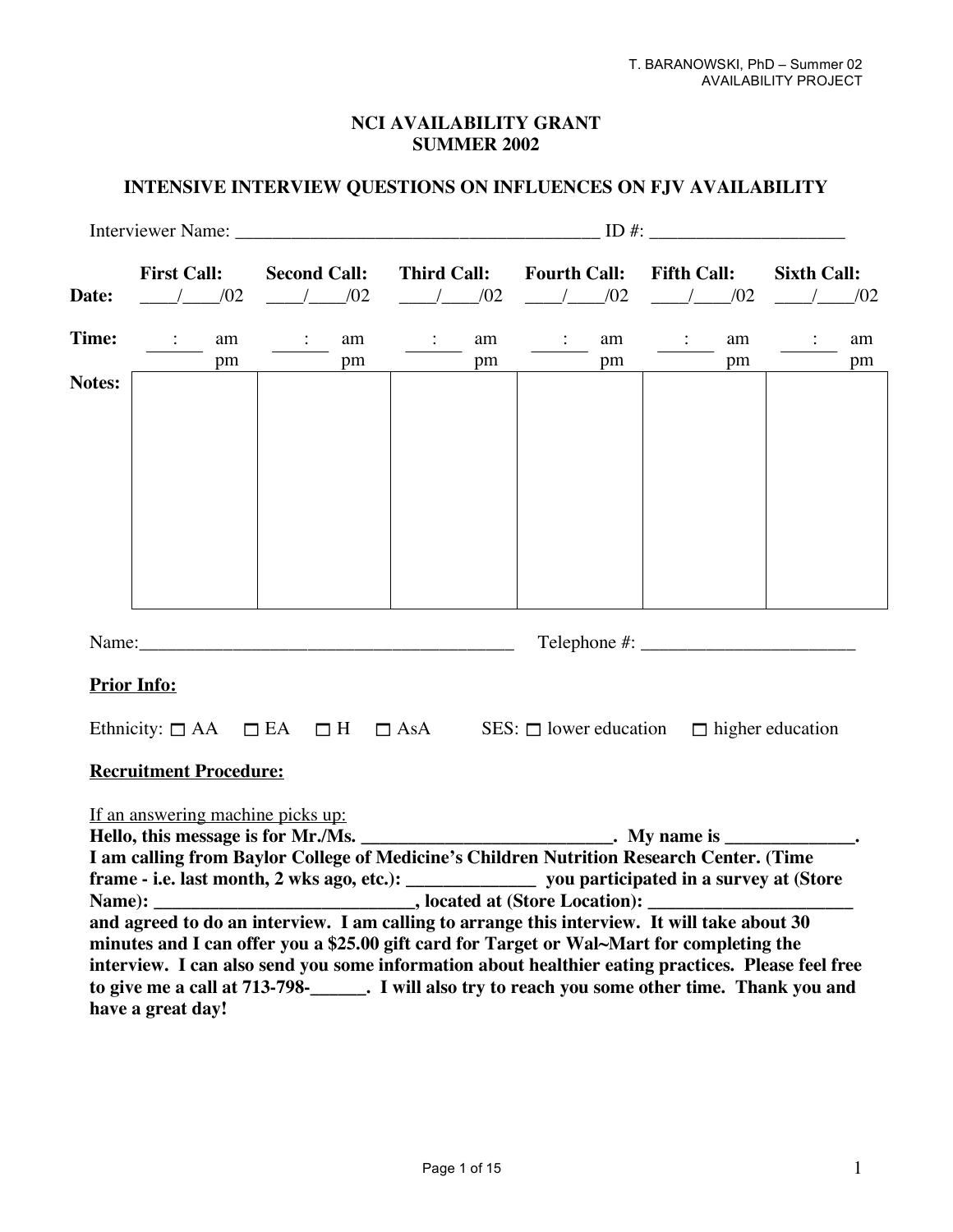| If someone picks up:            |  |
|---------------------------------|--|
| Hello, may I speak with Mr./Ms. |  |

| If yes: Thank you. (Continue with introduction)                                                 |                                                                       |                                                                    |  |  |  |  |  |
|-------------------------------------------------------------------------------------------------|-----------------------------------------------------------------------|--------------------------------------------------------------------|--|--|--|--|--|
| <u>If no:</u> When would be a good time to speak with him/her?                                  |                                                                       |                                                                    |  |  |  |  |  |
| <b>Thank you!</b> (Document under Notes on first page)                                          |                                                                       |                                                                    |  |  |  |  |  |
|                                                                                                 | <u>If asked who is calling I am from Baylor College of Medicine's</u> |                                                                    |  |  |  |  |  |
|                                                                                                 | <b>Children Nutrition Research Center.</b>                            |                                                                    |  |  |  |  |  |
| <u>If not in and asked to leave a message:</u> My name is _______________ and I am calling from |                                                                       |                                                                    |  |  |  |  |  |
| <b>Baylor College of Medicine's Children Nutrition Research Center.</b>                         |                                                                       |                                                                    |  |  |  |  |  |
|                                                                                                 |                                                                       | Mr./Ms. ______________________ had participated in a survey about  |  |  |  |  |  |
|                                                                                                 |                                                                       | food shopping practices and was interested in participating in     |  |  |  |  |  |
| another interview. I am calling about this interview. When would                                |                                                                       |                                                                    |  |  |  |  |  |
| be a good time to speak with him/her?                                                           |                                                                       |                                                                    |  |  |  |  |  |
|                                                                                                 |                                                                       | He/She could also try to reach me at 713-798-<br>No. 71 Thank you! |  |  |  |  |  |
|                                                                                                 | (Document under Notes on first page)                                  |                                                                    |  |  |  |  |  |

Introduction when speaking with person of interest:

| one month ago, 2 months ago, etc.):         | you participated in a survey from Baylor                                                       |
|---------------------------------------------|------------------------------------------------------------------------------------------------|
| <b>College of Medicine at (Store Name):</b> | <b>Notified At String Control</b> , located at (Store                                          |
|                                             | and agreed to do an interview. I am calling about this                                         |
|                                             | interview. It will take about 30 minutes and I can offer you a \$25.00 gift card for Target or |
|                                             | Wal~Mart for completing this call. I can also send you some information about healthier eating |
|                                             | practices. Would it be all right if I ask you some food shopping questions now?                |

 $\Box$  yes  $\Box$  no

If questioned why not getting together with other people: **After developing the questionnaire, we found out that it would be better to do it in interview format.**

If yes: **Thank you.** (Continue with interview)

If no: **Can I call you another time?**  $\Box$  yes  $\Box$  no

> If yes: **When would that be? \_\_\_\_\_\_\_\_\_\_\_\_\_\_\_\_\_\_\_\_\_\_\_\_\_\_\_\_\_\_\_\_\_\_\_\_\_\_\_\_ Thank you! I will call you then. Good bye!** (Record Results in first page) If no: **Thank you for your time! Good bye!**

\_\_\_\_\_\_\_\_\_\_\_\_\_\_\_\_\_\_\_\_\_\_\_\_\_\_\_\_\_\_\_\_\_\_\_\_\_\_\_\_\_\_\_\_\_\_\_\_\_\_\_\_\_\_\_\_\_\_\_\_\_\_\_\_

\_\_\_\_\_\_\_\_\_\_\_\_\_\_\_\_\_\_\_\_\_\_\_\_\_\_\_\_\_\_\_\_\_\_\_\_\_\_\_\_\_\_\_\_\_\_\_\_\_\_\_\_\_\_\_\_\_\_\_\_\_\_\_\_

(Document under Notes on first page) Explanation of why not: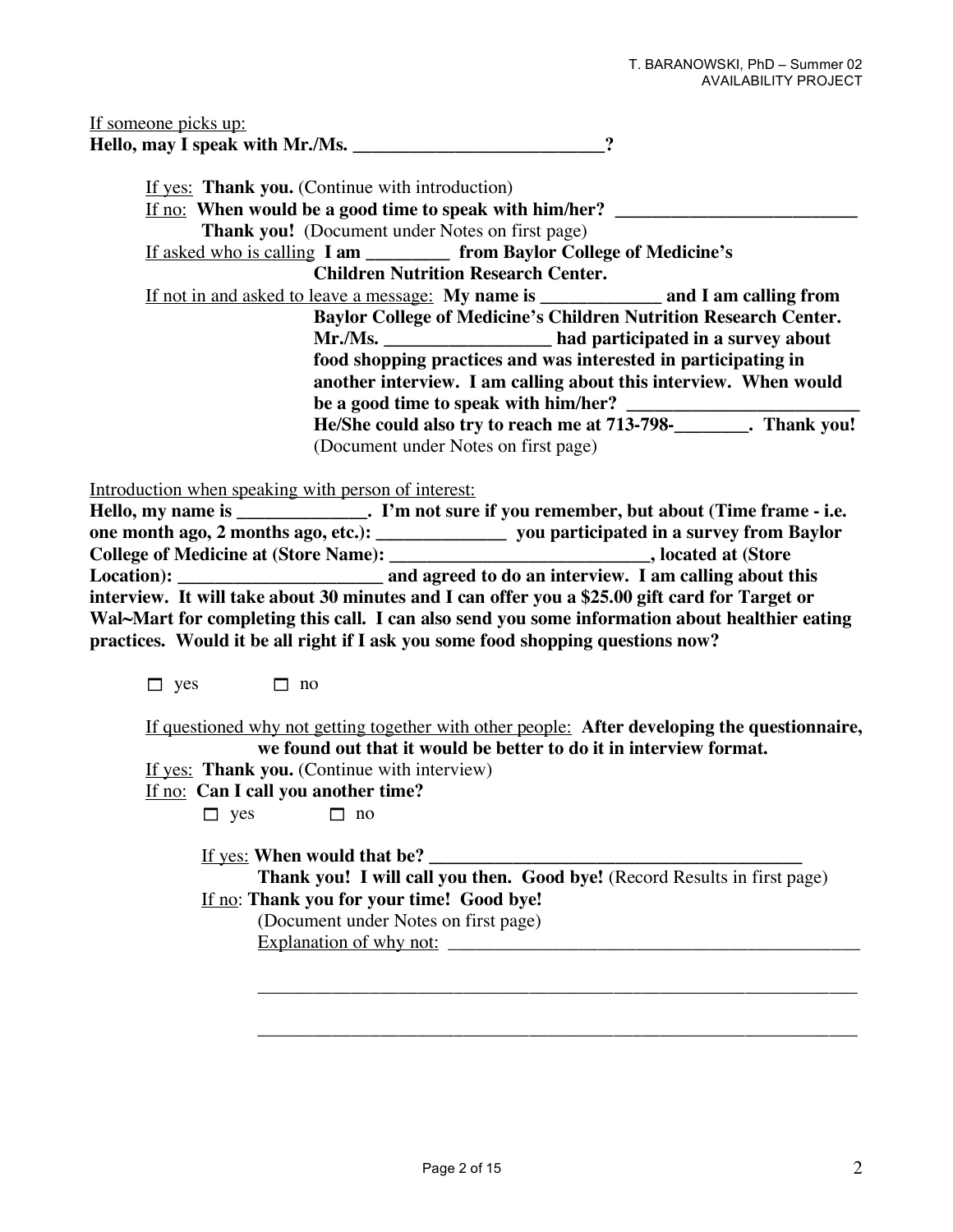**Screener:**

**I have three questions to ask, to see if you qualify to do this interview.**

**1. Do you have any children living at home (18 years of age or younger)?**

 $\Box$  yes  $\Box$  no If yes: Continue with Q2 If no: **Well, I am only interviewing families with children. Thank you for your time! Good bye!**

**2. Are you the person who usually does the food shopping and makes the decisions about what foods to buy for your family?**

 $\Box$  yes  $\Box$  no

If yes: Continue with Q3

If no: **Well, I need to speak with the person who usually does the food shopping and makes the decisions about what foods to buy for your family. Can I speak with him/her?**

\_\_\_\_\_\_\_\_\_\_\_\_\_\_\_\_\_\_\_\_\_\_\_\_\_\_\_\_\_\_\_\_\_\_\_\_\_\_\_\_\_\_\_\_\_\_\_\_\_\_\_\_\_\_\_\_\_\_\_\_\_\_\_\_

If yes: Start at "Introduction when speaking with person of interest".

If no: **Can I call back at another time to speak with him/her?**

Name: \_\_\_\_\_\_\_\_\_\_\_\_\_\_\_\_\_\_\_\_\_\_\_\_\_\_\_\_\_\_\_\_\_\_\_\_\_\_\_\_\_\_\_ Day: \_\_\_\_\_\_\_\_\_\_\_\_\_\_\_\_\_\_\_\_ Time: \_\_\_\_\_\_\_\_\_\_\_\_\_\_\_ If no: **Thank you for your time! Good bye!**

Explanation of why not:

- **3. Please tell me how often in a month do you go food shopping for the family?** (check only one and probe using sheet attached)
	- $\Box$  1 big trip
	- $\Box$  2 big trips + **no** small trips
	- $\Box$  2 big trips + **a few small** trips
	- $\Box$  3 big trips + **no** small trips
	- $\Box$  3 big trips + **a few small** trips
	- $\Box$  4 big trips + **no** small trips
	- $\Box$  4 big trips + **a few small** trips
	- $\Box$  No big trip, but shop as needed.
		- How many times per week?
	- Other: \_\_\_\_\_\_\_\_\_\_\_\_\_\_\_\_\_\_\_\_\_\_\_\_\_\_\_\_\_

**Q3 Probe: Would you say you usually make…**

• One big trip a month

(Every other week or every 2 weeks) **Do you usually do…**

- Two big trips a month and **no small** trips in between
- Two big trips a month and **a few small** trips in between
- Three big trips a month and no small trips in between
- Three big trips a month and a few small trips in between (Every week or once a week) **Do you usually do…**
- Four big trips a month and **no** small trips in between
- Four big trips a month and **a few small** trips in between
- No big trips, but shop as needed.
	- How many times per week?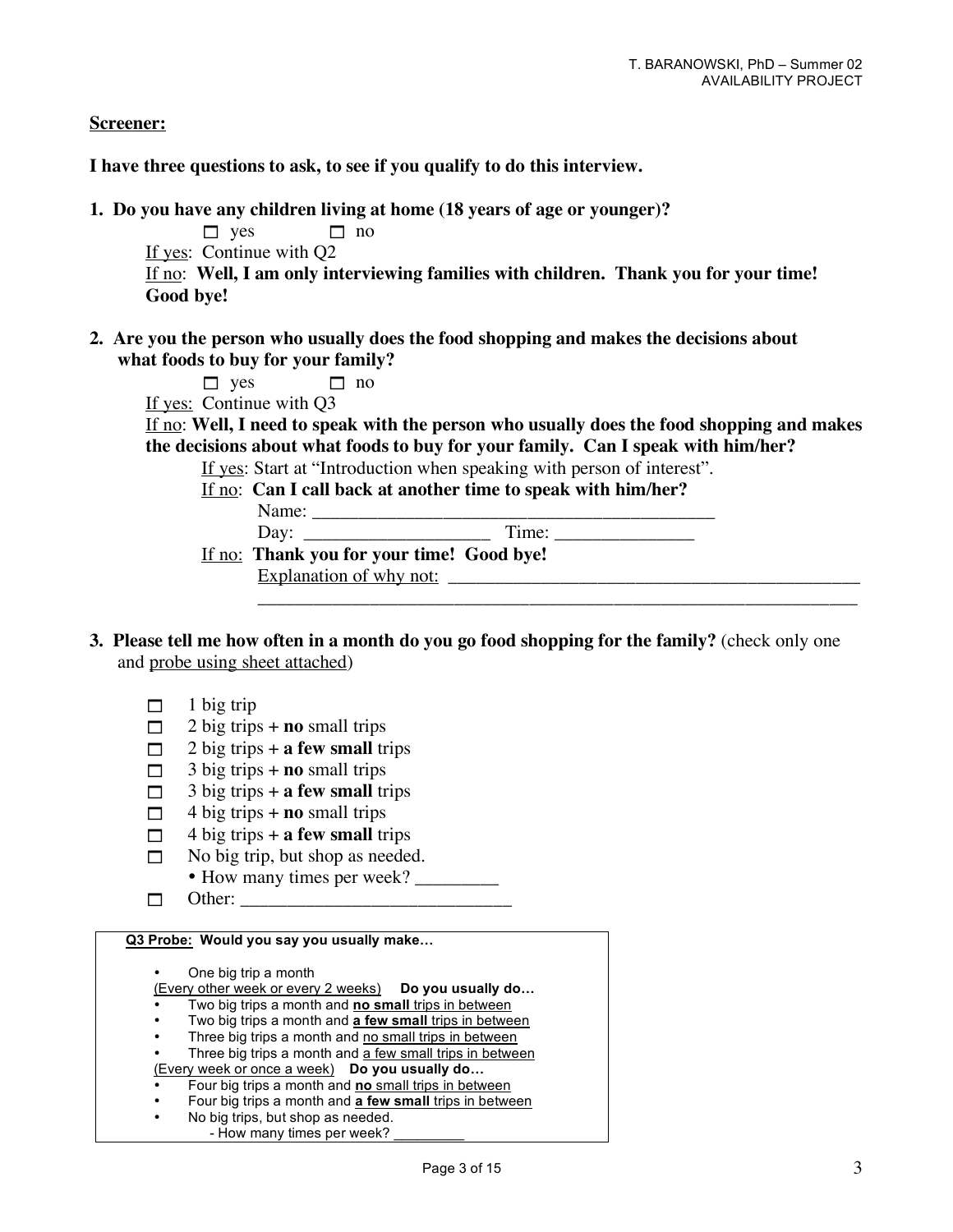**Interviewer:** Have you completed your shopping type interview quota?

 $\Box$  yes  $\Box$  no

If no: Continue with interview.

If yes: **Unfortunately, you don't qualify for the interview because I need to speak with people who do more/less big trips a month. Thank you for your time! Good bye!**

### **Foods in the Home**

**Now I will ask you about the foods you keep in your home.**

**4. People usually keep fruit, vegetables, and 100% juice with no sugar added in their house. I will read a list of types of fruit, vegetables and 100% juice with no sugar added. Please tell me whether or not you usually keep any in your house.**

| $11000$ . Do you abuuny Roop In your house.          |               |                |
|------------------------------------------------------|---------------|----------------|
| 4a. canned or bottled fruit                          | yes<br>$\Box$ | no             |
| 4b. canned or bottled vegetables                     | $\Box$ yes    | no             |
| 4c. canned or bottled 100% juice with no sugar added | $\Box$ yes    | $\overline{p}$ |
| 4d. 100% juice with no sugar added in a carton or    | $\Box$ yes    | no             |
| plastic container                                    |               |                |
|                                                      |               |                |
| 4e. frozen fruit                                     | $\Box$ yes    | no             |
| 4f. frozen vegetables                                | <b>ves</b>    | no             |
| 4g. frozen 100% juice with no sugar added            | yes           | no             |
|                                                      |               |                |
| 4h. fresh fruit                                      | yes           | no             |
| 4 <i>i</i> . fresh vegetables                        | yes           | no             |
| 4j. freshly squeezed juice                           | yes           | no             |

Probe: Do you usually keep… in your house?

### **Home Pantry Locations**

- **5a. How many refrigerators that have a freezer compartment do you have in your home?**   $\qquad \qquad$  refrigerator(s)
	- **5b. How many freezers that are not connected or not part of your refrigerator do you have in your home?**

stand alone freezer(s)

**6a. Do you have a closet in your kitchen where you keep your food?**

 $\Box$  yes  $\Box$  no

**6b. Do you have a cabinet in your kitchen where you keep your food?**  $\Box$  yes  $\Box$  no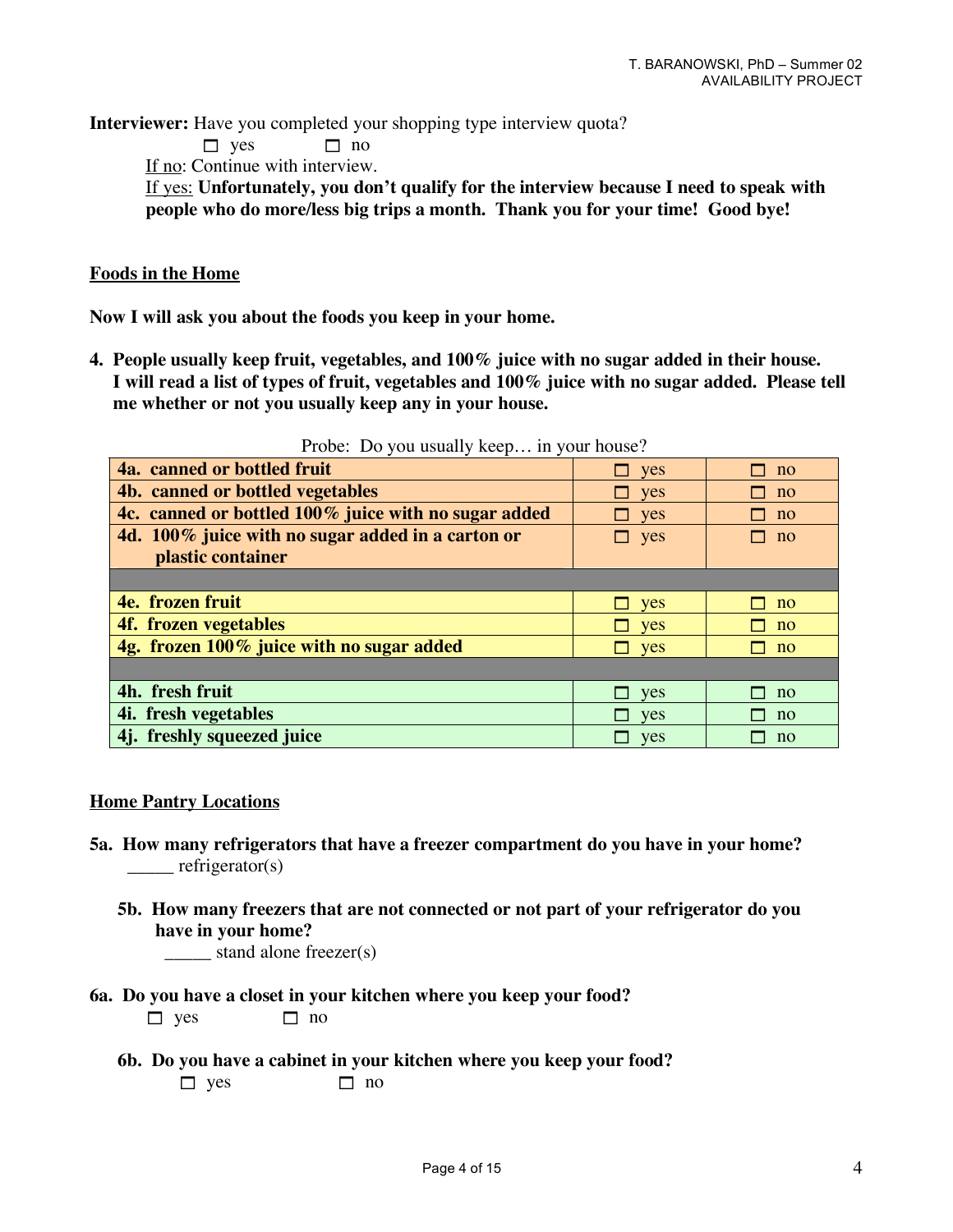# **Generally, people keep their food in many places in their home.**

**7. Please tell me all the places where you store…** (Skip any that is not applicable)

# **7a. …canned or bottled fruit for future use.**

## **7b. How about canned or bottled vegetables?**

## **7c. How about unopened 100% juice with no sugar added that comes in can, bottle, plastic or paper container?**

|                | (Do not read responses)           |             | (check all that apply) |                            |
|----------------|-----------------------------------|-------------|------------------------|----------------------------|
|                |                                   | 7a. Fruit   | <b>7b. Vegetable</b>   | 7c. unopened<br>100% Juice |
| a.             |                                   | a           | a                      | a                          |
| b.             |                                   | $\mathbf b$ | b.                     | h                          |
| $\mathbf{c}$ . | on top of refrigerator or freezer | $\ddot{C}$  | $\mathbb{C}$           | $\mathcal{C}$              |
| d.             | ice chest(s) / cooler             | d           | d                      | d                          |
| e.             |                                   | e           | e                      | e                          |
| f.             | $cubbcard(s) / cabinet(s)$        |             |                        |                            |
| g.             | on dining room table              | g           | g                      | g                          |
| h.             | on kitchen table                  | h           |                        | h                          |
| i.             | basement                          |             |                        |                            |
| $\cdot$        |                                   |             |                        |                            |
| k.             |                                   | k           | k                      | k                          |
| 1.             |                                   |             |                        |                            |
| m.             | storage baskets/carts             | m           | m                      | m                          |
| n.             | hanging baskets                   | $\mathbf n$ | n                      | n                          |
| 0.             | other (specify)                   | $\circ$     | $\bigcirc$             | $\bigcirc$                 |
| p.             | not applicable                    | p           | p                      | p                          |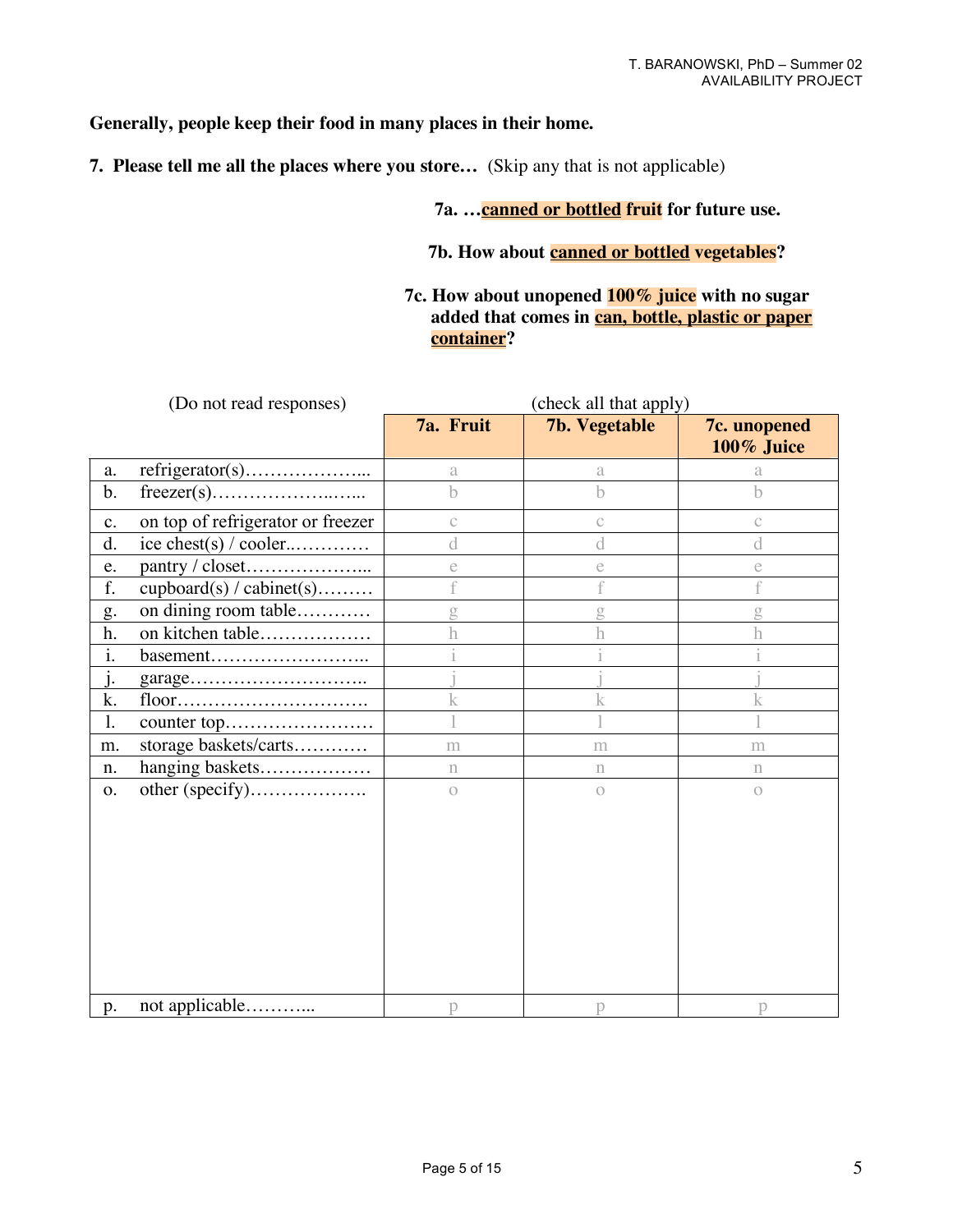# **8. Please tell me all the places where you store…** (Skip any that is not applicable)

## **8a. …fresh fruit for future use.**

## **8b. How about fresh vegetables?**

|                | (Do not read responses)           | (check all that apply) |               |  |  |  |
|----------------|-----------------------------------|------------------------|---------------|--|--|--|
|                |                                   | 8a. Fruit              | 8b. Vegetable |  |  |  |
| a.             |                                   | a                      | a             |  |  |  |
| b.             |                                   | b                      | h             |  |  |  |
| $\mathbf{c}$ . | on top of refrigerator or freezer | $\mathcal{C}$          | $\mathbb{C}$  |  |  |  |
| d.             | ice chest(s) / cooler             | $\rm d$                | d             |  |  |  |
| e.             |                                   | e                      | $\mathsf{e}$  |  |  |  |
| f.             | cupboard(s) / cabinet(s)          | f                      | f             |  |  |  |
| g.             | on dining room table              | g                      | $\mathbf g$   |  |  |  |
| h.             | on kitchen table                  | $\mathbf h$            | h             |  |  |  |
| i.             | basement                          |                        |               |  |  |  |
| j.             |                                   |                        |               |  |  |  |
| k.             |                                   | k                      | k             |  |  |  |
| $\mathbf{1}$ . |                                   |                        |               |  |  |  |
| m.             | storage baskets/carts             | m                      | m             |  |  |  |
| n.             | hanging baskets                   | $\mathbf n$            | $\mathbf n$   |  |  |  |
| 0.             | other (specify)                   | $\bigcirc$             | $\circ$       |  |  |  |
|                |                                   |                        |               |  |  |  |
|                |                                   |                        |               |  |  |  |
|                |                                   |                        |               |  |  |  |
|                |                                   |                        |               |  |  |  |
|                |                                   |                        |               |  |  |  |
|                |                                   |                        |               |  |  |  |
|                |                                   |                        |               |  |  |  |
| p.             |                                   | p                      | р             |  |  |  |

FURTHER PROBES: (use letter from above)

- **8c. Where do you keep fresh uncut onions?** \_\_\_\_\_
- **8d. Where do you keep fresh potatoes?** \_\_\_\_\_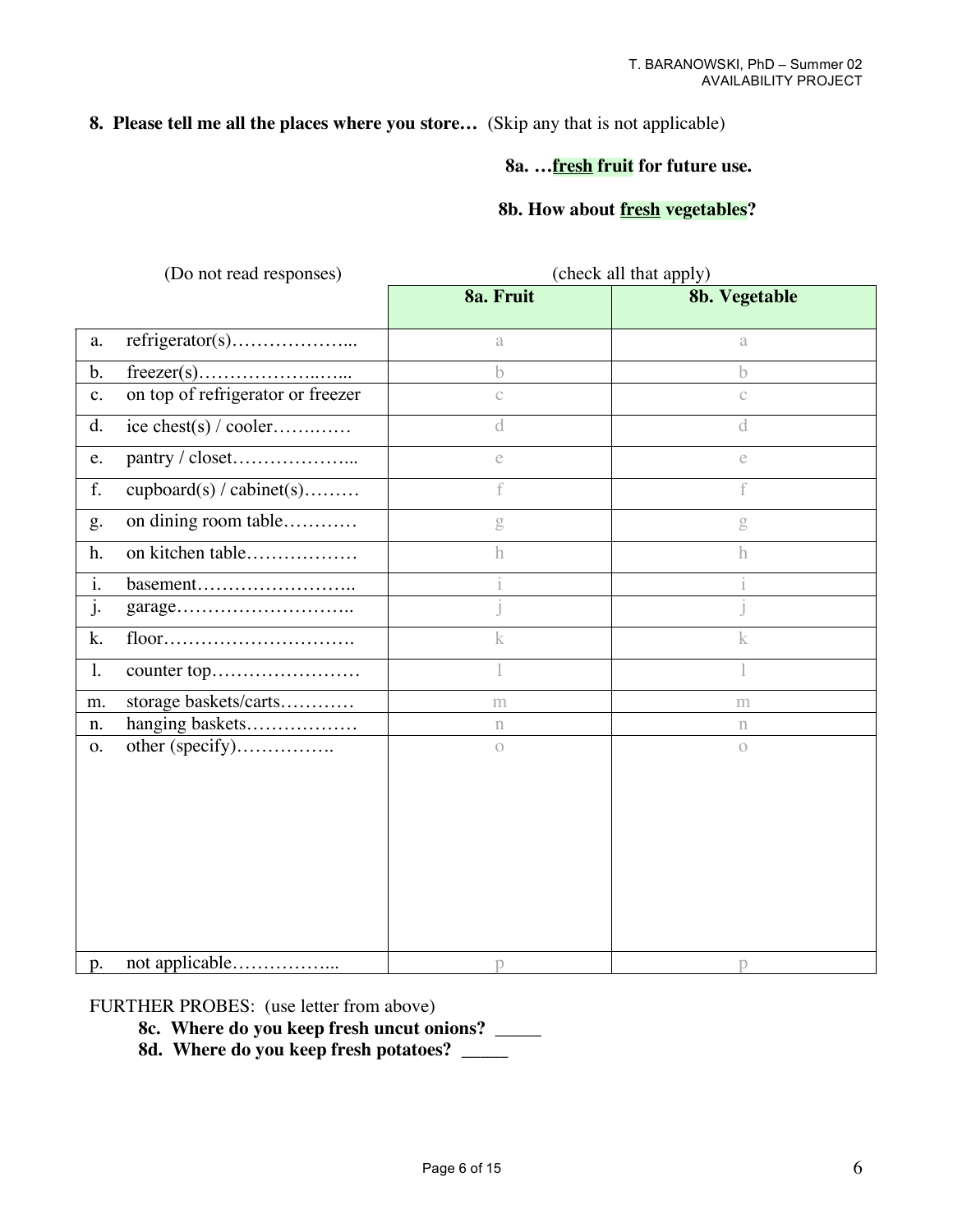#### **Home Pantry Management Practices**

**FJV – CANNED / BOTTLED, FROZEN** (Do not ask if none in category)

**Let's go back to the fruit, 100% juice with no sugar added and vegetables that come canned, bottled, or frozen and that you usually keep around the house.** [IF NONE: go to next group]

**9. People have different reasons for deciding whether to buy canned, bottled, or frozen fruit and vegetables. I will read a list of reasons that some people have said are important. Please tell me how important each reason is in your decision to buy canned, bottled, or frozen fruit and vegetables.**

|                                    |            |                |                                                                 |                   | Probe: How important is ________ in your decision to buy canned, |
|------------------------------------|------------|----------------|-----------------------------------------------------------------|-------------------|------------------------------------------------------------------|
|                                    |            |                | bottled, or frozen fruits and vegetables? (Read answer options) |                   |                                                                  |
| 9a. cost                           | very       | somewhat       | a little<br>п                                                   | not at all<br>ш   | $\Box$ no can/frozen FV                                          |
| 9b. ease of preparation            | very       | somewhat<br>⊓  | a little<br>П                                                   | not at all<br>П   | $\Box$ no can/frozen FV                                          |
| 9c. time of preparation            | very       | somewhat       | a little                                                        | not at all<br>п   | $\Box$ no can/frozen FV                                          |
| 9d. quality of the food            | very       | somewhat<br>⊓  | a little<br>П                                                   | not at all<br>П   | $\Box$ no can/frozen FV                                          |
| 9e. what your child likes          | very<br>П. | somewhat<br>⊓  | $\Box$ a little                                                 | not at all<br>П   | $\Box$ no can/frozen FV                                          |
| 9f. what your spouse or            | very<br>П. | somewhat<br>П. | $\Box$ a little                                                 | $\Box$ not at all | $\Box$ no can/frozen FV                                          |
| partner likes                      |            |                |                                                                 |                   |                                                                  |
| 9g. what you like                  | very       | somewhat<br>□  | a little                                                        | not at all<br>П   | $\Box$ no can/frozen FV                                          |
| <b>9h. anything else</b> (specify) | very<br>П. | somewhat<br>⊓  | $\Box$ a little                                                 | $\Box$ not at all | $\Box$ no can/frozen FV                                          |
|                                    |            |                |                                                                 |                   |                                                                  |
|                                    |            |                |                                                                 |                   |                                                                  |
|                                    |            |                |                                                                 |                   |                                                                  |
|                                    |            |                |                                                                 |                   |                                                                  |
|                                    |            |                |                                                                 |                   |                                                                  |
|                                    |            |                |                                                                 |                   |                                                                  |
|                                    |            |                |                                                                 |                   |                                                                  |

- **9i. Please explain what is most important in your decision to buy canned, bottled, or frozen fruit and vegetables.**
- **10. Do you buy more canned, bottled or frozen fruit, 100% juice, or vegetables when on sale than not on sale?**
	- $\Box$  yes  $\Box$  no  $\Box$  not usually on sale
- **11. Do you buy canned, bottled, or frozen FJV when they are not on sale?**

 $\Box$  yes  $\Box$  no (Go to O12)

**11b. How often do you buy canned, bottled, or frozen FJV when they are not on sale?**

(Read answer options)

 $\Box$  every week  $\Box$  several times a month  $\Box$  monthly  $\Box$  less than once a month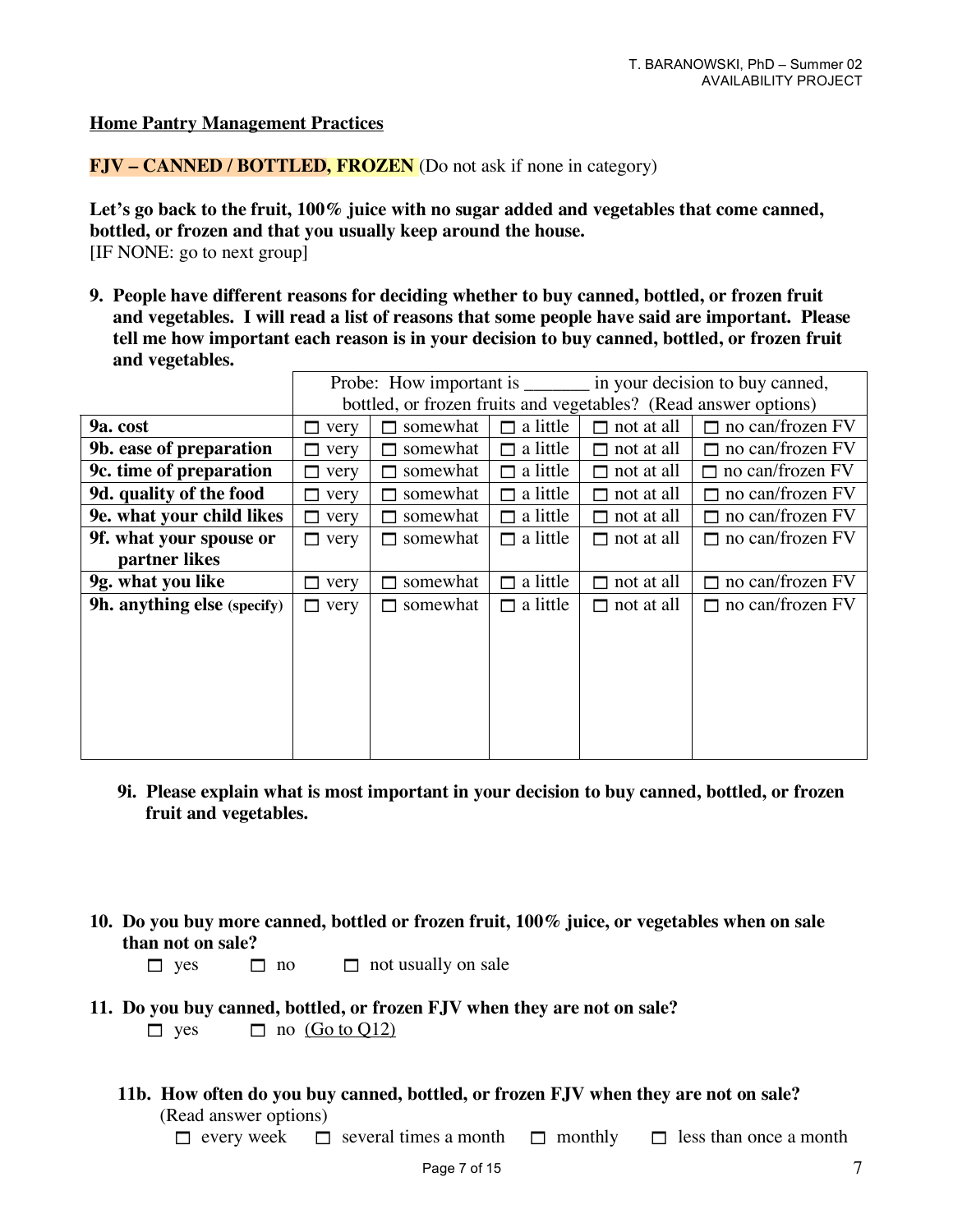| 12. Is your freezer ever so full that it limits the amount of <b>frozen FJV</b> you buy?<br>$\Box$ no $(Go \text{ to } Q13)$ $\Box$ no frozen FJV $(Go \text{ to } Q13)$<br>$\Box$ yes                         |  |  |  |  |  |
|----------------------------------------------------------------------------------------------------------------------------------------------------------------------------------------------------------------|--|--|--|--|--|
| 12b. How often is your freezer so full that it limits the amount of frozen FJV you buy?<br>(Read answer options)<br>$\Box$ all the time<br>$\Box$ most of the time<br>$\Box$ sometimes<br>$\Box$ rarely        |  |  |  |  |  |
| 13. Is your pantry ever so full that it limits the amount of canned or bottled FJV you buy?<br>$\Box$ no (Go to Q14) $\Box$ no canned or bottled FJV (Go to Q14)<br>$\Box$ yes                                 |  |  |  |  |  |
| 13b. How often is your pantry so full that it limits the amount of canned or bottled FJV<br>you buy? (Read answer options)<br>$\Box$ all the time<br>$\Box$ most of the time $\Box$ sometimes<br>$\Box$ rarely |  |  |  |  |  |
| 14. Does your child (18 years of age or younger) ever ask you to purchase canned, bottled, or<br>frozen FJV?<br>$\Box$ no (Go to Q15)<br>$\Box$ yes                                                            |  |  |  |  |  |
|                                                                                                                                                                                                                |  |  |  |  |  |
| 14c. Do you ever buy canned, bottled, or frozen FJV because your child asks for it?<br>$\Box$ no (Go to Q15)<br>$\Box$ yes                                                                                     |  |  |  |  |  |
| 14d. How often do you buy them because your child asks for it? (Read answer options)<br>$\Box$ all the time $\Box$ most of the time<br>$\Box$ sometimes<br>$\Box$ rarely                                       |  |  |  |  |  |
| 15. Does your spouse or partner ever ask you to purchase canned, bottled or frozen FJV?<br>$\Box$ no <u>(Go to Q16)</u><br>$\Box$ no spouse/partner (Go to Q16)<br>$\Box$ yes                                  |  |  |  |  |  |
| 15b. Which ones does s/he usually ask for and please be specific: _______________                                                                                                                              |  |  |  |  |  |
| 15c. Do you ever buy canned, bottled, or frozen FJV because your spouse or partner asks<br>$\Box$ no (Go to Q16)<br>for it?<br>$\Box$ yes                                                                      |  |  |  |  |  |
| 15d. How often do you buy them because your spouse or partner asks for it?<br>(Read answer options)<br>$\Box$ all the time $\Box$ most of the time $\Box$ sometimes<br>$\Box$ rarely                           |  |  |  |  |  |
| 16. Do you usually wait until you run out of canned, bottled or frozen FJV before you buy<br>more?<br>$\Box$ yes (Go to Q16c)<br>no                                                                            |  |  |  |  |  |

If No: **16b. How do you decide when or how to buy more canned, bottled, or frozen FJV?**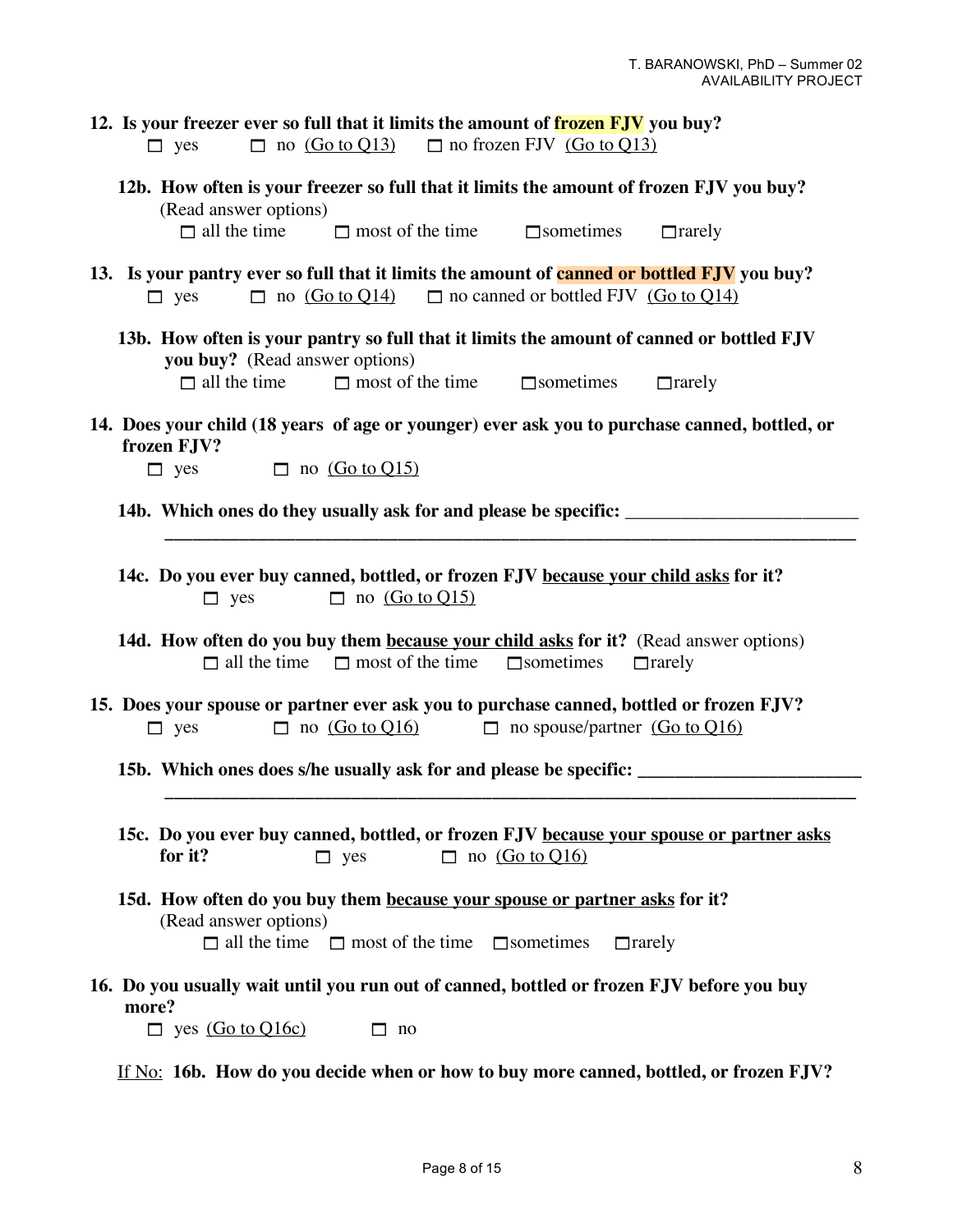**16c. Do you usually replace it with exactly the same product?**  $\Box$  yes (Go to Q16e)  $\Box$  no (Go to Q16d)

If No: **16d. What do you replace it with?**

**16e. Do you usually replace it with the same brand or type?**  $\Box$  yes  $(Go \text{ to } Q16g)$   $\Box$  no  $(Go \text{ to } Q16f)$ 

If No: **16f. What do you replace it with?**

**16g. Do you usually replace it with one item or several items?**

 $\Box$  one item  $\Box$  several items

**FJV – FRESH** (Do not ask if none in category)

**Now, let's take the fresh fruit, freshly squeezed juice and vegetables that you usually keep around the house.**

[IF NONE: go to next group]

**17. People have different reasons for deciding whether to buy fresh fruits and vegetables. I will read a list of reasons that some people have said are important. Please tell me how important each reason is in your decision to buy fresh fruits and vegetables.**

|                                     |                                                    | Probe: How important is ________ in your decision to buy |                 |                   |                    |  |
|-------------------------------------|----------------------------------------------------|----------------------------------------------------------|-----------------|-------------------|--------------------|--|
|                                     | fresh fruits and vegetables? (Read answer options) |                                                          |                 |                   |                    |  |
| 17a. cost                           | very<br>П                                          | somewhat                                                 | $\Box$ a little | $\Box$ not at all | $\Box$ no fresh FV |  |
| 17b. ease of preparation            | ⊓<br>very                                          | somewhat                                                 | $\Box$ a little | $\Box$ not at all | $\Box$ no fresh FV |  |
| 17c. time of preparation            | very<br>п                                          | somewhat                                                 | $\Box$ a little | $\Box$ not at all | $\Box$ no fresh FV |  |
| 17d. quality of the food            | very<br>п                                          | somewhat                                                 | $\Box$ a little | $\Box$ not at all | $\Box$ no fresh FV |  |
| 17e. what your child likes          | $\Box$ very                                        | somewhat                                                 | $\Box$ a little | $\Box$ not at all | $\Box$ no fresh FV |  |
| 17f. what your spouse or            | $\Box$ very                                        | $\Box$ somewhat                                          | $\Box$ a little | $\Box$ not at all | $\Box$ no fresh FV |  |
| partner likes                       |                                                    |                                                          |                 |                   |                    |  |
| 17g. what you like                  | very<br>П.                                         | somewhat                                                 | a little<br>П.  | not at all<br>П   | $\Box$ no fresh FV |  |
| <b>17h. anything else</b> (specify) | $\Box$ very                                        | somewhat<br>П                                            | $\Box$ a little | $\Box$ not at all | $\Box$ no fresh FV |  |
|                                     |                                                    |                                                          |                 |                   |                    |  |
|                                     |                                                    |                                                          |                 |                   |                    |  |
|                                     |                                                    |                                                          |                 |                   |                    |  |
|                                     |                                                    |                                                          |                 |                   |                    |  |
|                                     |                                                    |                                                          |                 |                   |                    |  |
|                                     |                                                    |                                                          |                 |                   |                    |  |

**17i. Please explain what is most important in your decision to buy fresh fruits and vegetables.**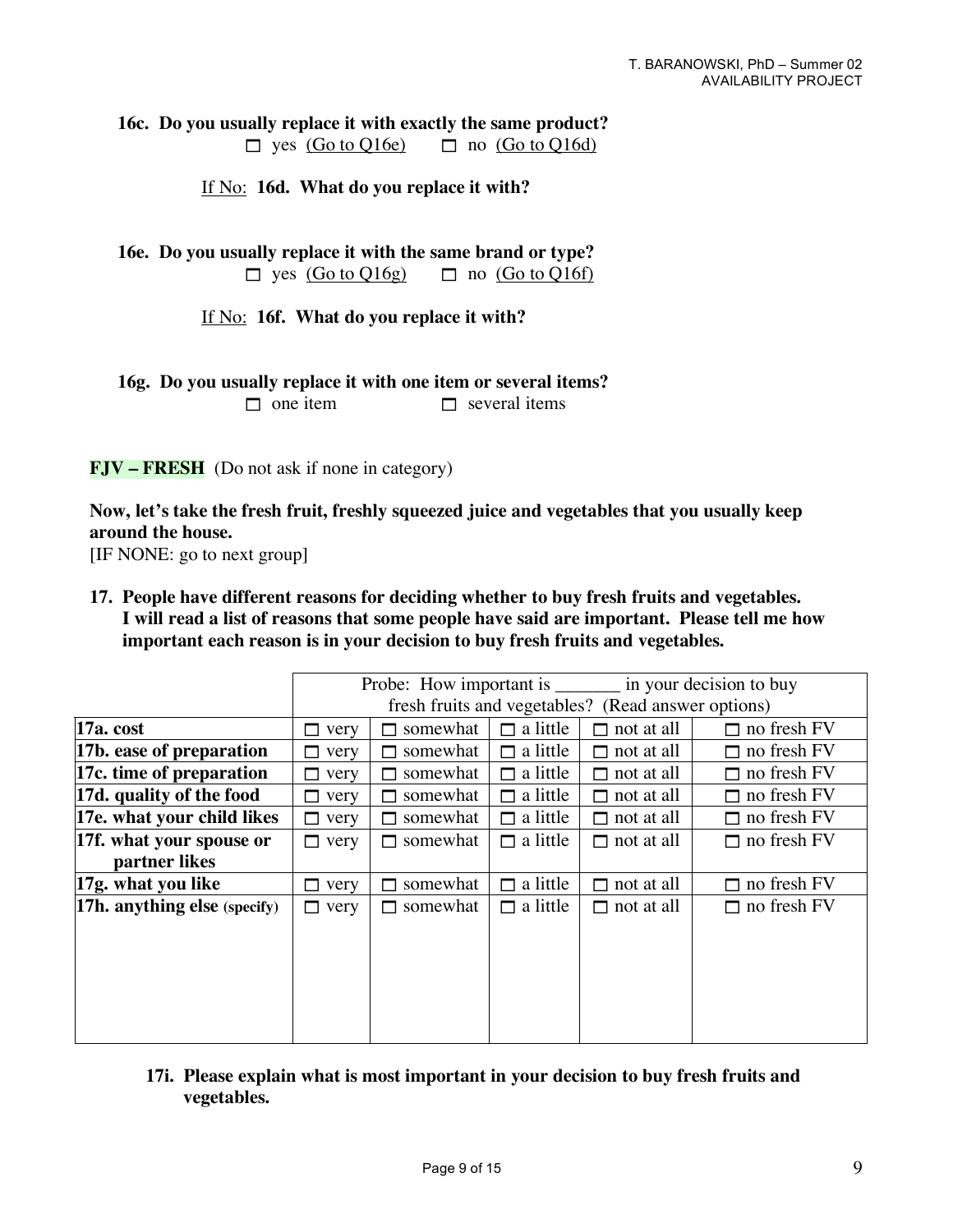|                                              |                       |                                                                                         |                                                                                                                                                | 18. Do you buy more fresh fruit, freshly squeezed juice, or vegetables when on sale than                     |
|----------------------------------------------|-----------------------|-----------------------------------------------------------------------------------------|------------------------------------------------------------------------------------------------------------------------------------------------|--------------------------------------------------------------------------------------------------------------|
| not on sale?<br>$\Box$ yes                   | $\Box$ no             | $\Box$ not usually on sale                                                              |                                                                                                                                                |                                                                                                              |
| $\Box$ yes                                   | $\Box$ no (Go to Q20) | 19. Do you buy fresh FJV when they are not on sale?                                     |                                                                                                                                                |                                                                                                              |
| (Read answer options)                        |                       |                                                                                         | 19b. How often do you buy fresh FJV when they are not on sale?                                                                                 | $\Box$ every week $\Box$ several times a month $\Box$ monthly $\Box$ less than once a month                  |
| $\Box$ yes                                   | $\Box$ no (Go to Q21) |                                                                                         | 20. Is your refrigerator ever so full that it limits the amount of fresh FJV you buy?                                                          |                                                                                                              |
| (Read answer options)<br>$\Box$ all the time |                       | $\Box$ most of the time                                                                 | $\Box$ sometimes                                                                                                                               | 20b. How often is your refrigerator so full that it limits the amount of fresh FJV you buy?<br>$\Box$ rarely |
| $\Box$ yes                                   | $\Box$ no (Go to Q22) |                                                                                         | 21. Does your child (18 years of age or younger) ever ask you to purchase fresh FJV?                                                           |                                                                                                              |
|                                              |                       |                                                                                         |                                                                                                                                                |                                                                                                              |
| $\Box$ yes                                   |                       | 21c. Do you ever buy fresh FJV because your child asks for it?<br>$\Box$ no (Go to Q22) |                                                                                                                                                |                                                                                                              |
| (Read answer options)                        |                       |                                                                                         | 21d. How often do you buy fresh FJV because your child asks for it?                                                                            |                                                                                                              |
|                                              |                       | $\Box$ all the time $\Box$ most of the time                                             | $\Box$ sometimes                                                                                                                               | $\Box$ rarely                                                                                                |
|                                              |                       |                                                                                         | 22. Does your spouse or partner ever ask you to purchase fresh FJV?<br>$\Box$ yes $\Box$ no $(Got 0Q23)$ $\Box$ no spouse/partner $(Got 0Q23)$ |                                                                                                              |
|                                              |                       |                                                                                         |                                                                                                                                                | 22b. Which ones does s/he usually ask for and please be specific: __________________________________         |
| $\Box$ yes                                   |                       | $\Box$ no (Go to Q23)                                                                   | 22c. Do you ever buy fresh FJV because your spouse or partner asks for it?                                                                     |                                                                                                              |
| (Read answer options)                        |                       |                                                                                         | 22d. How often do you buy fresh FJV because your spouse or partner asks for it?                                                                |                                                                                                              |
| $\Box$ all the time                          |                       | $\Box$ most of the time                                                                 | $\Box$ sometimes                                                                                                                               | $\Box$ rarely                                                                                                |
| $\Box$ yes $(Go to Q23c)$                    |                       | $\Box$ no                                                                               | 23. Do you usually wait until you run out of fresh FJV before you buy more?                                                                    |                                                                                                              |

**23b. How do you decide when or how to buy more fresh FJV?**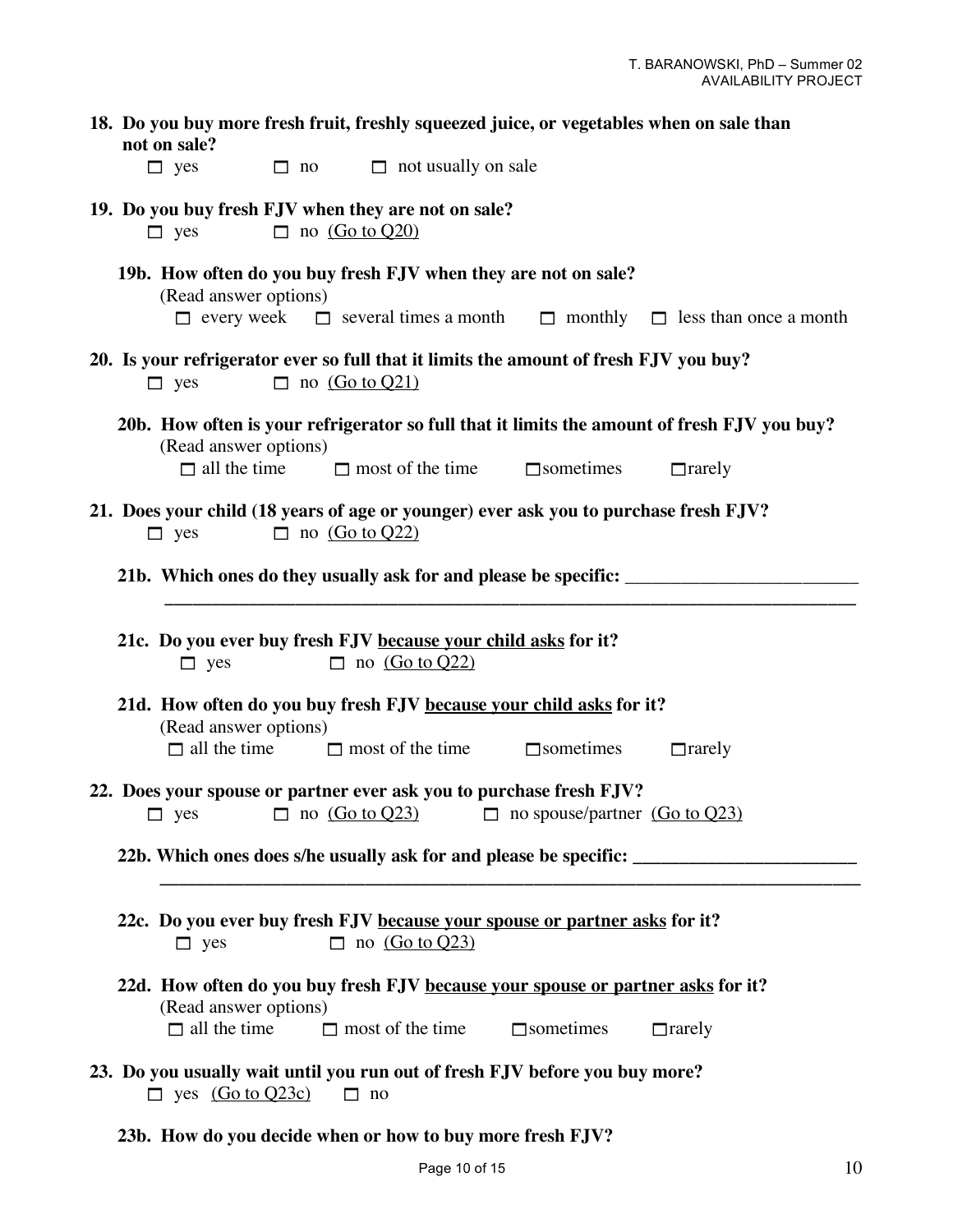**23c. Do** you usually replace it with exactly the same product?<br> $\Box$  yes  $\overline{(Go to Q23e)}$   $\Box$  no  $\overline{(Go to Q23d)}$  $\Box$  yes  $\overline{(Go to Q23e)}$ 

If No: **23d. What do you replace it with?**

| 23e. Do you usually replace it with the same brand? |                        |
|-----------------------------------------------------|------------------------|
| $\Box$ yes $(Go \text{ to } Q23g)$                  | $\Box$ no (Go to Q23f) |

If No: **23f. What do you replace it with?**

|                 | 23g. Do you usually replace it with one item or several items? |
|-----------------|----------------------------------------------------------------|
| $\Box$ one item | $\Box$ several items                                           |

# **Food Shopping Practices**

| 24. Do you ever look in your refrigerator or pantry before you go shopping to see what you need                         |                                                                              |                                                                              |                         |                    |                  |               |
|-------------------------------------------------------------------------------------------------------------------------|------------------------------------------------------------------------------|------------------------------------------------------------------------------|-------------------------|--------------------|------------------|---------------|
|                                                                                                                         | to buy?                                                                      | $\Box$ yes                                                                   | $\Box$ no (Go to Q25)   |                    |                  |               |
|                                                                                                                         | <b>24b. How often do you do this?</b> (check only one) (Read answer options) |                                                                              |                         |                    |                  |               |
|                                                                                                                         |                                                                              | $\Box$ all the time                                                          | $\Box$ most of the time | $\Box$ sometimes   | $\Box$ rarely    |               |
| 25. Do you ever use a grocery list when you shop for food?<br>$\Box$ no (Go to Q26)<br>$\Box$ yes                       |                                                                              |                                                                              |                         |                    |                  |               |
|                                                                                                                         |                                                                              | <b>25b. How often do you use one?</b> (check only one) (Read answer options) |                         |                    |                  |               |
|                                                                                                                         |                                                                              | $\Box$ all the time                                                          | $\Box$ most of the time | $\Box$ sometimes   | $\Box$ rarely    |               |
| 26. Do you ever plan your menus for the week before you go food shopping?<br>$\Box$ no <u>(Go to Q27)</u><br>$\Box$ yes |                                                                              |                                                                              |                         |                    |                  |               |
| <b>26b. How often do you do this?</b> (check only one) (Read answer options)                                            |                                                                              |                                                                              |                         |                    |                  |               |
|                                                                                                                         |                                                                              | $\Box$ all the time                                                          | $\Box$ most of the time | $\Box$ sometimes   | $\Box$ rarely    |               |
| 27. Do you ever check for food items that are on sale?<br>$\Box$ no (Go to Q28)<br>$\Box$ yes                           |                                                                              |                                                                              |                         |                    |                  |               |
| Please tell me how often you check for food items that are on sale                                                      |                                                                              |                                                                              |                         |                    |                  |               |
| (Read answer options)                                                                                                   |                                                                              |                                                                              |                         |                    |                  |               |
|                                                                                                                         |                                                                              | 27b. before going to the                                                     | $\Box$ all the time     | $\Box$ most of the | $\Box$ sometimes | $\Box$ rarely |

| $\angle$ , $\ldots$ , $\ldots$ , $\ldots$ , $\Box$ , $\Box$ , $\Box$ , $\Box$ , $\Box$ , $\Box$ , $\Box$ , $\Box$ | all the third.      | <u>HIUST OF TIIC</u> | $\overline{\phantom{a}}$ | $\mu$ al CIV |
|-------------------------------------------------------------------------------------------------------------------|---------------------|----------------------|--------------------------|--------------|
| grocery store.                                                                                                    |                     | tıme                 |                          |              |
| 27c. when you get to the                                                                                          | $\Box$ all the time | most of the          | $\Box$ sometimes         | ∃rarelv      |
| grocery store.                                                                                                    |                     | tıme                 |                          |              |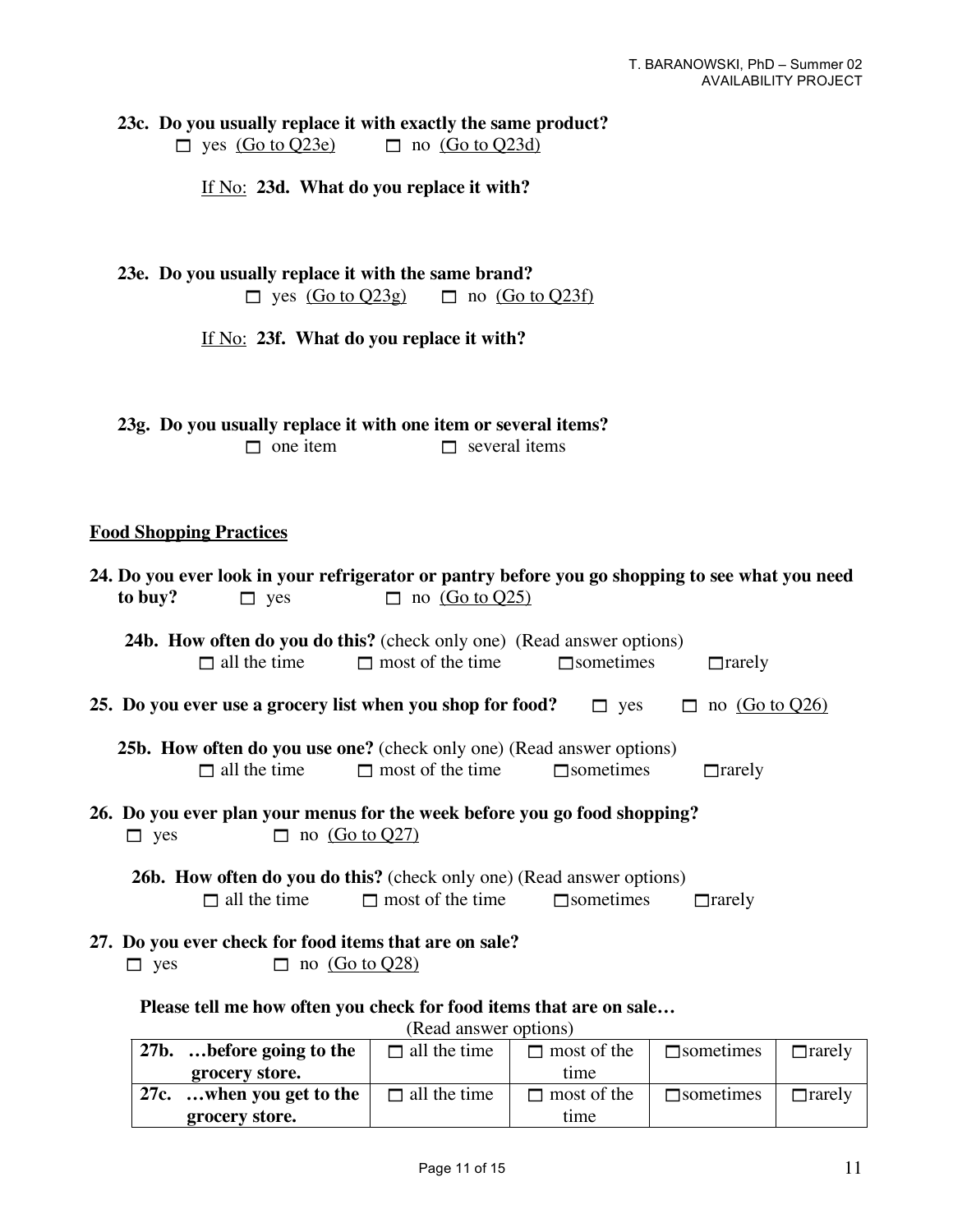| 28. Do you ever use coupons for food? $\Box$ yes                                                                                                                                                                                                                                                                            | $\Box$ no (Go to Q31)                                                                                                          |  |  |  |
|-----------------------------------------------------------------------------------------------------------------------------------------------------------------------------------------------------------------------------------------------------------------------------------------------------------------------------|--------------------------------------------------------------------------------------------------------------------------------|--|--|--|
| 28b. How often do you use coupons for food? (check only one) (Read answer options)<br>$\Box$ all the time<br>$\Box$ most of the time                                                                                                                                                                                        | $\Box$ sometimes<br>$\Box$ rarely                                                                                              |  |  |  |
| 29. Do you ever use coupons to try a different brand of food than you usually buy?<br>$\Box$ no (Go to Q30)<br>$\Box$ yes                                                                                                                                                                                                   |                                                                                                                                |  |  |  |
| (check only one) (Read answer options)<br>$\Box$ all the time<br>$\Box$ most of the time                                                                                                                                                                                                                                    | 29b. How often do you use coupons to try a different brand of food than you usually buy?<br>$\Box$ sometimes<br>$\Box$ rarely  |  |  |  |
| 30. Do you ever use coupons for new foods you've never had before?<br>$\Box$ no (Go to Q31)<br>$\Box$ yes                                                                                                                                                                                                                   |                                                                                                                                |  |  |  |
| (Read answer options)<br>$\Box$ all the time<br>$\Box$ most of the time                                                                                                                                                                                                                                                     | 30b. How often do you use coupons for new foods you've never had before? (check only one)<br>$\Box$ sometimes<br>$\Box$ rarely |  |  |  |
| 31. Which statement best describes you: (check only one)<br>$\Box$ I buy more FJV when hungry<br>$\Box$ I buy less FJV when hungry<br>$\Box$ I buy about the same whether hungry or not                                                                                                                                     |                                                                                                                                |  |  |  |
| 32a. When you're at the grocery store, how often do you buy foods without planning or<br>spontaneously? (Read answer options)<br>$\Box$ all the time $\Box$ most of the time<br>$\Box$ sometimes<br>$\Box$ rarely<br>$\Box$ never<br>(Go to Food Stores)                                                                    |                                                                                                                                |  |  |  |
| 32b. What foods are you most likely to buy without planning or spontaneously?<br>(Check all that apply) (Do not read each response)<br>$\Box$ candy/sweets<br>$\Box$ salty snacks<br>$\Box$ sweetened beverages- soft drinks<br>$\square$ sweetened beverages- kool aid<br>$\Box$ cakes/cookies/muffins<br>$\Box$ ice cream | $\Box$ fruit<br>$\Box$ other:<br>$\Box$ juice<br>$\Box$ vegetables<br>bread/bagels<br>$\Box$ milk/dairy<br>$\Box$ meats        |  |  |  |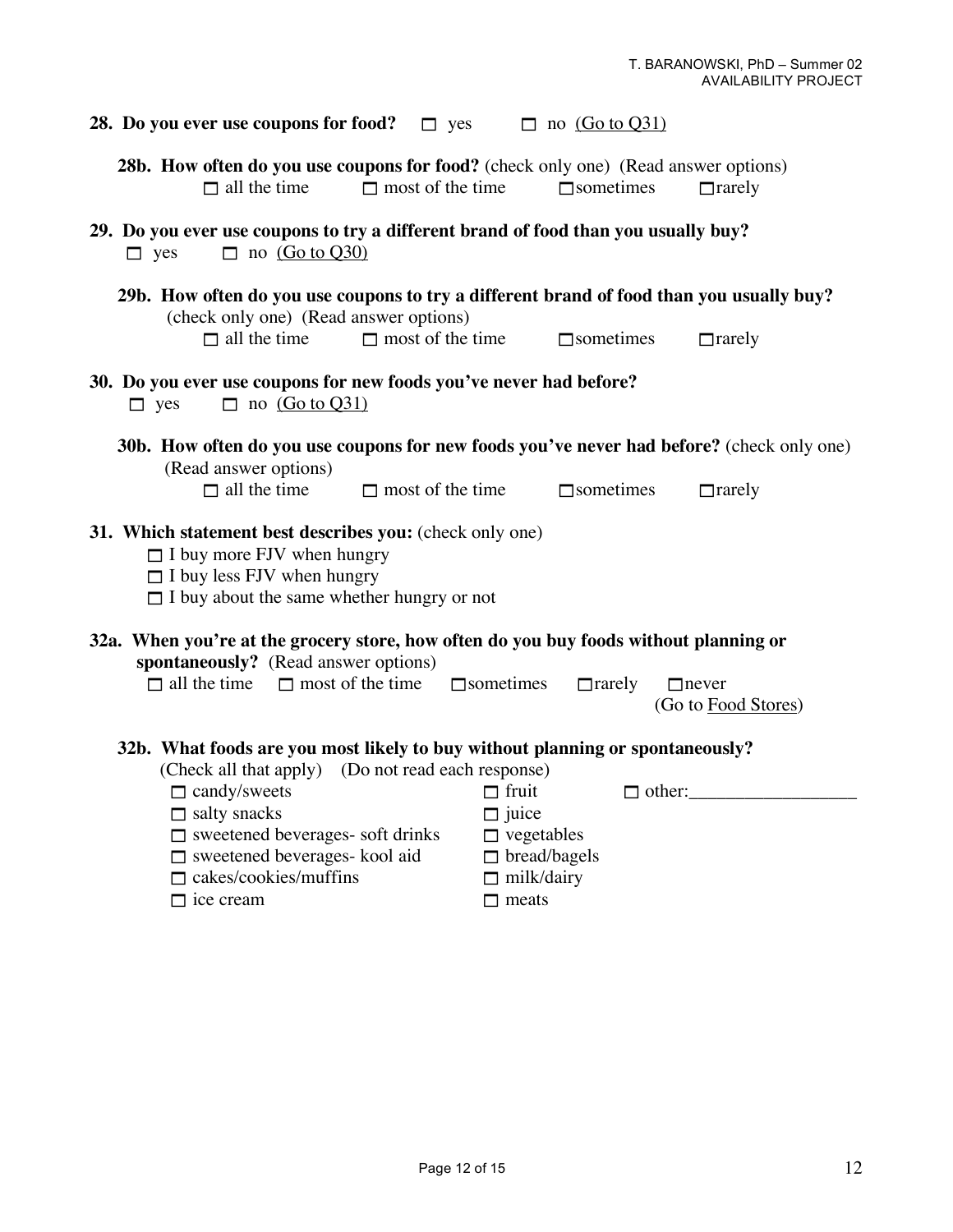# **Food Stores**

## **33. Please identify the stores at which you do most of your grocery shopping.** PROBE: Could you tell me the 3 stores where you go most often? (up to 3)

| Store 1. |  |  |
|----------|--|--|
| Store 2. |  |  |
| Store 3. |  |  |

#### **The next few questions will refer to the stores where you shop.**

|                                                                                                                                                                                                                                         | <b>Store 1:</b> | Store 2: | Store 3: |
|-----------------------------------------------------------------------------------------------------------------------------------------------------------------------------------------------------------------------------------------|-----------------|----------|----------|
| 34a. In one month, how many big food shopping<br>trips do you usually do at                                                                                                                                                             | month           | month    | m∩ntŀ    |
| 34b. In one month, how many small food<br>shopping trips do you usually do at                                                                                                                                                           | month           | month    |          |
| 35. About what percent of your food shopping<br>dollars do you spend at<br>(If the percentages for all stores don't add up to<br>100%, clarify by asking: The percentages for<br>the stores do not add up to 100%. Why is<br>this $so?$ | $\%$            | $\%$     |          |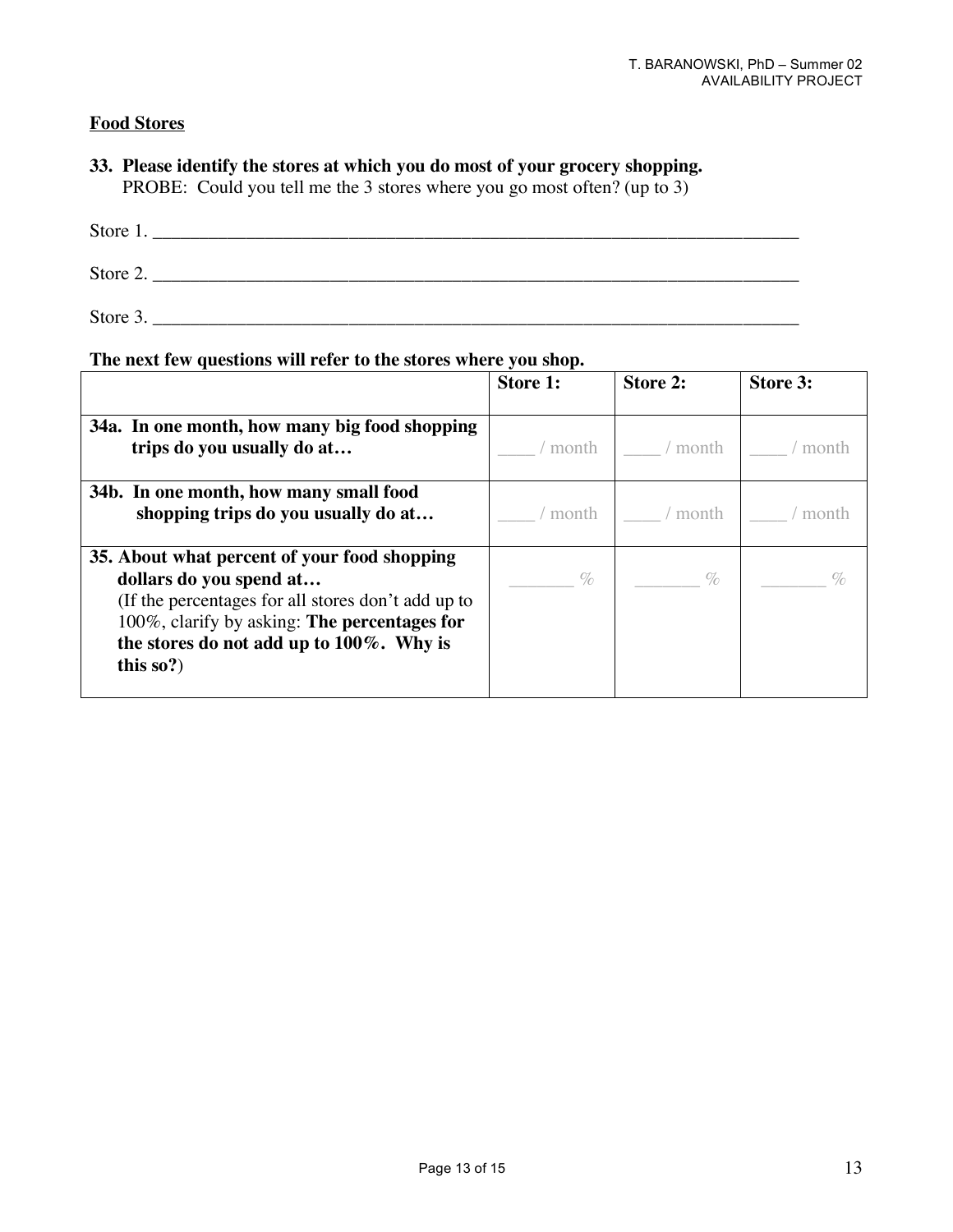#### **Demographics**

### **We are almost done.**

- **36. How old were you on your last birthday?** \_\_\_\_ years (How old are you today? \_\_\_\_\_\_\_\_\_years)
- **37. How long have you lived in this country?**  $\Box$  All my life  $\Box$  \_\_\_\_\_\_ years
- **38.** Are you  $\Box$  male or  $\Box$  female?
- **39. How tall are you?** \_\_\_\_ ft. \_\_\_\_ in.  $\Box$  refused to answer
- **40. How much do you weigh?** \_\_\_\_\_\_ lbs.  $\Box$  refused to answer
- **41. How many adults (19 years or older), including yourself, live in your household?**
	- $\Box$  1
	- $\Box$  2
	- $\Box$  3
	- $\Box$  4
	- $\Box$  5
	- $\Box$  6
	- $\Box$  more than 6
	- $\Box$  refused to answer

#### **42. How many children (18 years or younger) live in your household?**

- $\Box$  1
- $\Box$  2
- $\Box$ 3
- $\Box$  4
- $\Box$  5
- $\Box$  6
- $\Box$  more than 6
- $\Box$  refused to answer

### **43. Do you consider yourself to be Hispanic/Latino/Mexican American?**

- $\Box$  yes  $\Box$  no
- **44. To what race would you say you belong?** (Check only one) (Read answer options)
	- $\Box$  White  $\Box$  Black / African American
	- $\Box$  American Indian / Alaskan Native  $\Box$  Asian / Pacific Islander
	- Other (specify): \_\_\_\_\_\_\_\_\_\_\_\_\_\_\_\_\_\_\_\_\_\_\_\_